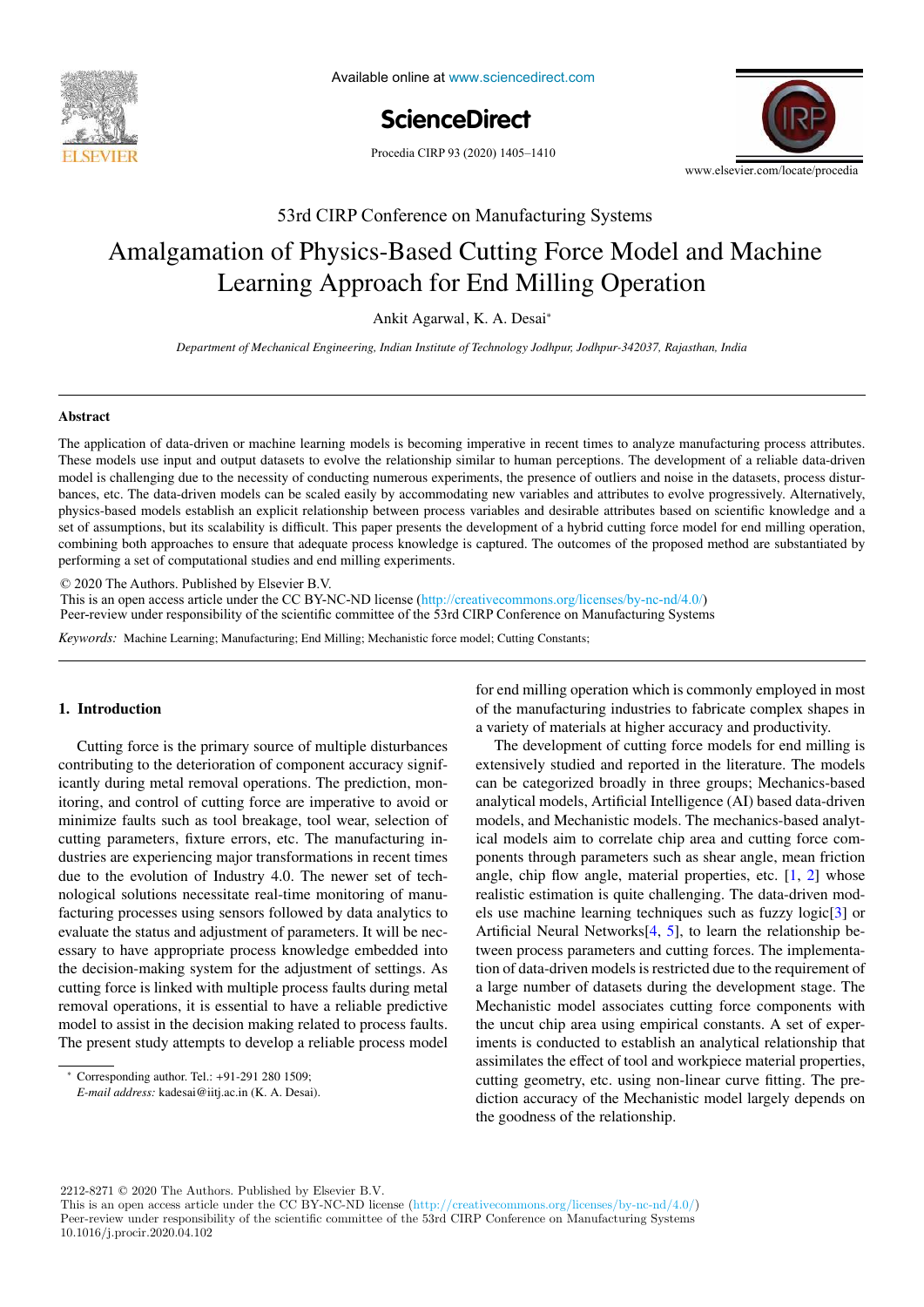The Mechanistic model was first introduced by correlating cutting forces with average chip thickness empirically [6]. The model was subsequently improved by Kline et al. [7] to estimate the variation of cutting forces with cutter rotation. The study used mechanistic constants as a function of average chip thickness, which lowered the prediction accuracy of the model at peak and valley positions [8]. The subsequent studies proposed the concept of instantaneous chip thickness and developed new relationship for the better prediction accuracy [9]. The significance of size effect was also highlighted on mechanistic constant at cutting condition with lower axial depth of cut, and the same was incorporated in the model with appropriate modifications [10]. The prediction accuracy of the model was improved further by the pre-processing of raw experimental data before the derivation of the relationship [11, 12]. Dang et al. [13] introduced the rubbing effect of the bottom cutting edge in the computational model using separate cutting constants [14]. The bottom edge cutting constants were extended further to estimate cutting forces during 5-axis milling [15] and micro-milling [16]. The application of a genetic algorithm is also explored while determining cutting constant relationship for end milling operation [17].

The determination of constant relationships during the development of the Mechanistic force model is quite complicated as it is entirely dependent on experimental force data, which is prone to uncertainties. The experimental data contains significant noise and outliers due to the process dynamics and characteristics of measuring instruments. The presence of such elements yield poorly fitted constant relationship and lower prediction accuracy of the model. The data-driven approaches can handle such uncertainty effectively while learning the relationship between input-output parameters similar to human perceptions. The present study aims to develop a hybrid cutting force model that can effectively deal with uncertainties involved in the determination of constant relationships by employing a machine learning-based approach. The study uses the conventional Mechanistic force model to predict deterministic parameters such as instantaneous cutting constants and cut geometry. The outcomes of the proposed model are substantiated further by conducting end milling experiments over a wide range of cutting conditions and its comparison with models existing in the literature.

## 2. Mechanistic Force Model

The Mechanistic force model divides end mill along the axial direction into number of disk elements (*n*) having equal thickness (*dz*). The engagement state of individual cutting disk (*j*) for each cutting flute (*k*) is evaluated at a given cutter rotation angle  $(\phi_i)$  to estimate cutting forces. The tangential  $(F_T(i, j, k))$ , radial  $(F_R(i, j, k))$  and axial  $(F_A(i, j, k))$  cutting force components for each disk element are correlated with the uncut chip thickness  $t_c(i, j, k)$  using cutting constant relationship expressed as Eq. 1.

In Eq. 1,  $t_c(i, j, k)$  and  $\beta(i, j, k)$  represent instantaneous uncut chip thickness and angular position of *j th* disk element and *k th*

flute at a cutter rotation angle  $\phi_i$ . The instantaneous uncut chip thickness  $t_c(i, j, k)$  is defined as the shortest distance between two consecutive tooth passes at  $\beta(i, j, k)$  which can be expressed geometrically using Eq. 2 as a function of feed per tooth (*fpt*). The angular position  $\beta(i, j, k)$  can be determined using Eq. 3, where  $\phi_p$ ,  $\theta_h$ ,  $R_c$  represents pitch angle, helix angle and radius of the cutter respectively. Fig. 1 shows the schematic diagram of flat end milling operation and depicts various parameters used during modeling of cutting forces.

$$
\begin{bmatrix} F_T(i,j,k) \\ F_R(i,j,k) \\ F_A(i,j,k) \end{bmatrix} = dz \ t_c(i,j,k) \begin{bmatrix} K_T(i,j,k) \\ K_R(i,j,k) \\ K_A(i,j,k) \end{bmatrix}
$$
 (1)

$$
t_c(i, j, k) = f_{pt} \sin \beta(i, j, k) \tag{2}
$$

$$
\beta(i, j, k) = \phi_i + (k - 1) \phi_p + \left( (j - 1) dz + \frac{dz}{2} \right) \frac{\tan (\theta_h)}{R_c}
$$
 (3)

The elemental Feed  $F_F(i, j, k)$ , Normal  $F_N(i, j, k)$  and Axial  $F_A(i, j, k)$  forces for each engaged disk element (*j*) and cutting flute  $(k)$  at cutter rotation angle  $(\phi_i)$  can be obtained by resolving elemental components using 3-D transformations as Eq. 4. The total cutting force at a given cutter rotation  $(\phi_i)$  can be determined by integrating forces acting on each engaged disk element and cutting flute as Eq. 5.

$$
\begin{bmatrix}\nF_F(i, j, k) \\
F_N(i, j, k)\n\end{bmatrix} = dz \ t_c(i, j, k) \begin{bmatrix}\n\cos \beta(i, j, k) & -\sin \beta(i, j, k) & 0 \\
\sin \beta(i, j, k) & \cos \beta(i, j, k) & 0 \\
0 & 0 & 1\n\end{bmatrix}
$$
\n
$$
\begin{bmatrix}\nF_T(i, j, k) \\
F_R(i, j, k)\n\end{bmatrix} = \n\begin{bmatrix}\nF_F(\phi_i) \\
F_R(i, j, k)\n\end{bmatrix}
$$
\n
$$
\begin{bmatrix}\nF_F(\phi_i) \\
F_R(i, j, k)\n\end{bmatrix} = \n\begin{bmatrix}\nF_F(\phi_i) \\
F_A(\phi_i)\n\end{bmatrix} = \n\begin{bmatrix}\n\sin \beta(i, j, k) \ t_c(i, j, k) & -\sin \beta(i, j, k) \ t_c(i, j, k)\n\end{bmatrix}
$$
\n(5)\n
$$
T_{i,j,k}^1 = \n\begin{bmatrix}\n\cos \beta(i, j, k) \ t_c(i, j, k) & -\sin \beta(i, j, k) \ t_c(i, j, k) & 0 \\
0 & 0 & 0\n\end{bmatrix}
$$

The magnitude of axial force component  $(F_A)$  is negligible during flat end milling in comparison to Feed (*FF*) and Normal  $(F<sub>N</sub>)$  components and it is not considered subsequently in the study. Eq. 6 represents a system with two force components relevant to flat end milling.

$$
\begin{bmatrix}\nF_F(\phi_i) \\
F_N(\phi_i)\n\end{bmatrix} = \sum_{j,k} dz \ T_{i,j,k}^2 \begin{bmatrix}\nK_T(i, j, k) \\
K_R(i, j, k)\n\end{bmatrix}
$$
\n(6)\n
$$
T_{i,j,k}^2 = \begin{bmatrix}\n\cos \beta(i, j, k) \ t_c(i, j, k) & -\sin \beta(i, j, k) \ t_c(i, j, k) \\
\sin \beta(i, j, k) \ t_c(i, j, k) & \cos \beta(i, j, k) \ t_c(i, j, k)\n\end{bmatrix}
$$

The terms  $K_q(i, j, k)$  ( $q = T, R$ ), in Eq. 1 & 6 are termed as Mechanistic constants which correlates instantaneous uncut chip thickness with force components. The constant relationship is determined by performing end milling experiments un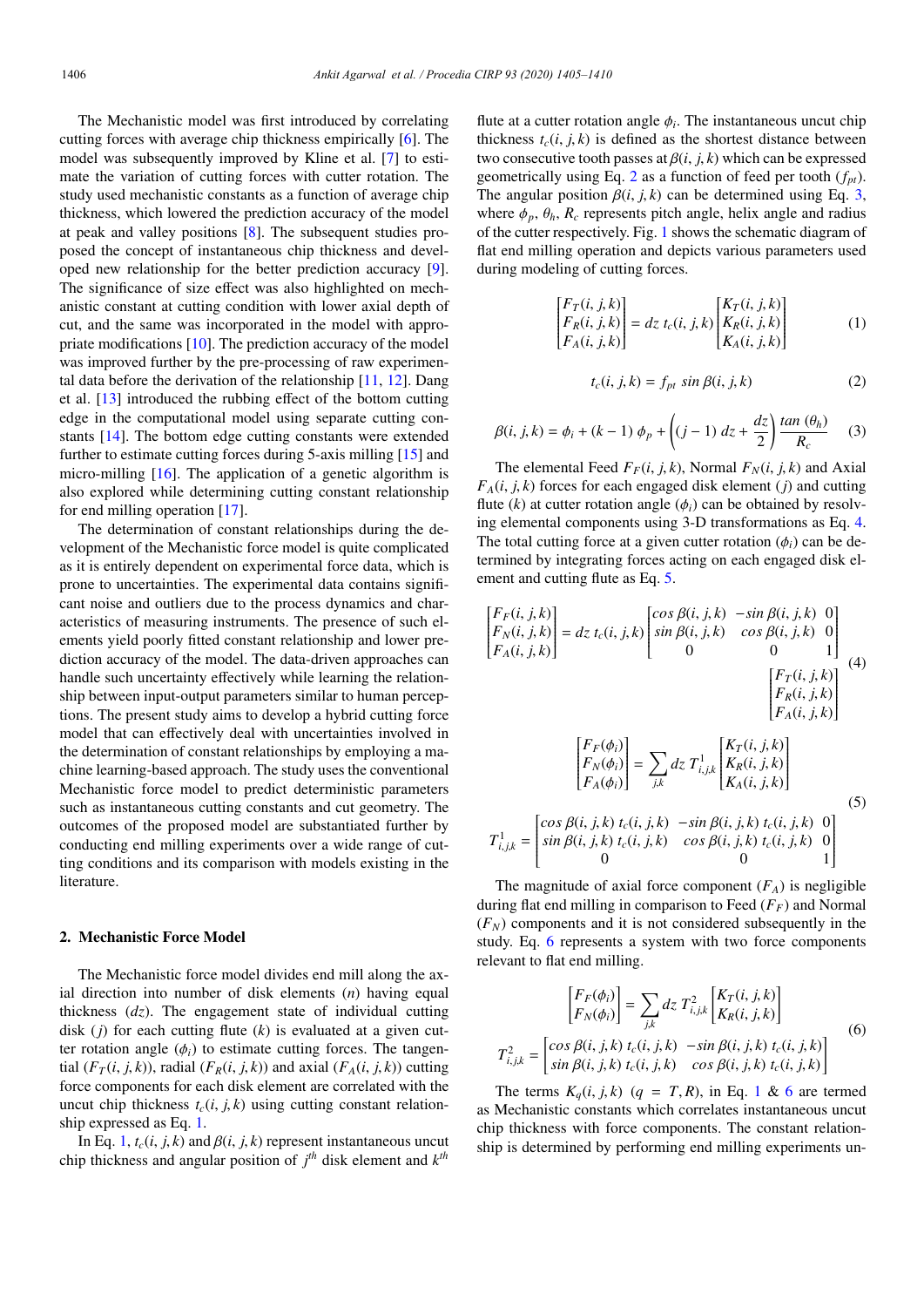der the specific conditions for a given combination of tool and workpiece material. The process of determining the relationship between cutting constants and instantaneous uncut chip thickness is summarized in the subsequent subsection.



Fig. 1. Schematic of End Milling Process

# 3. Calibration of Cutting Constant

It is reported in the literature that the prediction accuracy of the Mechanistic force model is greatly dependent on the constant relationship. The relationship captures the various process attributes such as shearing and ploughing phenomenon, toolworkpiece material properties, cut geometry parameters (radial and axial immersions), etc. Therefore, the determination of constant relationships is considered a critical step in the cutting force model development. This section presents the machine learning-based approach viz. Artificial Neural Network (ANN) to establish the relationship between instantaneous uncut chip thickness and constants. A summary of an existing analytical approach adopted from the literature is also presented for continuity and comparative assessment. The fundamental difference among the approaches is the process of establishing the relationship between the cutting constant and chip thickness.

# *3.1. Analytical Approach*

Wan et al. [11] proposed an analytical approach to predict cutting constants by correlating it with instantaneous uncut chip thickness. The approach determines non-linear relationships between instantaneous cutting constants  $K_q(i, j, k)$  ( $q = T, R$ ) and uncut chip thickness  $t_c(i, j, k)$  using curve fitting technique. The systematic procedure to determine cutting constant relationship is summarized in Fig. 2 and explained below:

1. The cutting force components are recorded as a function of cutter rotation angle  $F_s^m(\phi_i)$  ( $s = F, N$ ) by performing end milling experiments. The cutting force components are substituted in Eq. 7 to determine constant values  $K_q(\phi_i)$  (*q* = *T*, *R*) as a function of uncut chip thickness for one revolution of the cutter.

$$
\begin{bmatrix} F_F^m(\phi_i) \\ F_N^m(\phi_i) \end{bmatrix} = dz \ T_i^3 \begin{bmatrix} K_T(\phi_i) \\ K_R(\phi_i) \end{bmatrix} \tag{7}
$$

$$
T_i^3 = \left[\frac{\sum_{j,k} cos\beta(i, j, k) t_c(i, j, k) - \sum_{j,k} sin\beta(i, j, k) t_c(i, j, k)}{\sum_{j,k} sin\beta(i, j, k) t_c(i, j, k) - \sum_{j,k} cos\beta(i, j, k) t_c(i, j, k)}\right]
$$

2. As elemental cutting force components  $F_s^m(i, j, k)$  ( $s =$ *F*, *N*) cannot be measured, the constants  $K_a(\phi_i)$  ( $q = T, R$ ) obtained as a function of cutter rotation angle  $(\phi_i)$ . It necessitates simplification of instantaneous uncut chip thickness  $t_c(i, j, k)$  to the average chip thickness  $t_{avg}(\phi_i)$  at corresponding cutter rotation angle  $(\phi_i)$  using Eq. 8-9.

$$
t_{avg}(\phi_i) = \frac{\sum_{j,k} t_c(i, j, k) \ w(i, j, k)}{\sum_{j,k} w(i, j, k)}
$$
(8)

$$
w(i, j, k) = \frac{j \, dz \tan (\theta_h)}{R_c} \tag{9}
$$

3. The non-linear relationship between cutting constants  $K_q(\phi_i)$  (*q* = *T*, *R*) and average chip thickness  $t_{avg}(\phi_i)$  is derived subsequently using curve fitting technique (Eq. 10).

$$
K_q(\phi_i) = a_q \, e^{-b_q \, t_{avg} \phi_i} + c_q \qquad (q = T, R) \qquad (10)
$$

4. The terms  $K_q(\phi_i)$  ( $q = T, R$ ) and  $t_{avg}(\phi_i)$  are replaced with  $K_q(i, j, k)$  ( $q = T, R$ ) and  $t_c(i, j, k)$  respectively in Eq. 10 to obtain the necessary relationship (Eq. 11) which is used subsequently to predict cutting force  $F_s^m(\phi_i)$  ( $s = F, N$ ) using Eq. 6.

$$
K_q(i, j, k) = a_q e^{-b_q t_c(i, j, k)} + c_q \qquad (q = T, R) \qquad (11)
$$

The reliability of the relationship obtained using the approach, as mentioned above, is completely dependant on the data points used and fitness of the curve. The data points are prone to have many uncertainties and noise as these are extracted from machining experiments. These limitations result in improperly fitted relationships and reduced prediction accuracy of the Mechanistic force model.

## *3.2. Machine Learning Approach*

This section presents a data-driven approach employing ANNs in establishing the non-linear relationship between cutting constants and instantaneous uncut chip thickness. The approach to evaluate cutting constants  $K_q(\phi_i)$  ( $q = T, R$ ) and average chip thickness  $t_{\text{ave}}(\phi_i)$  values at each cutter rotation angle  $(\phi_i)$  is identical to the previous approach discussed in Section 3.1. The determination of a non-linear relationship using curve fitting is replaced with the supervised ANN to learn the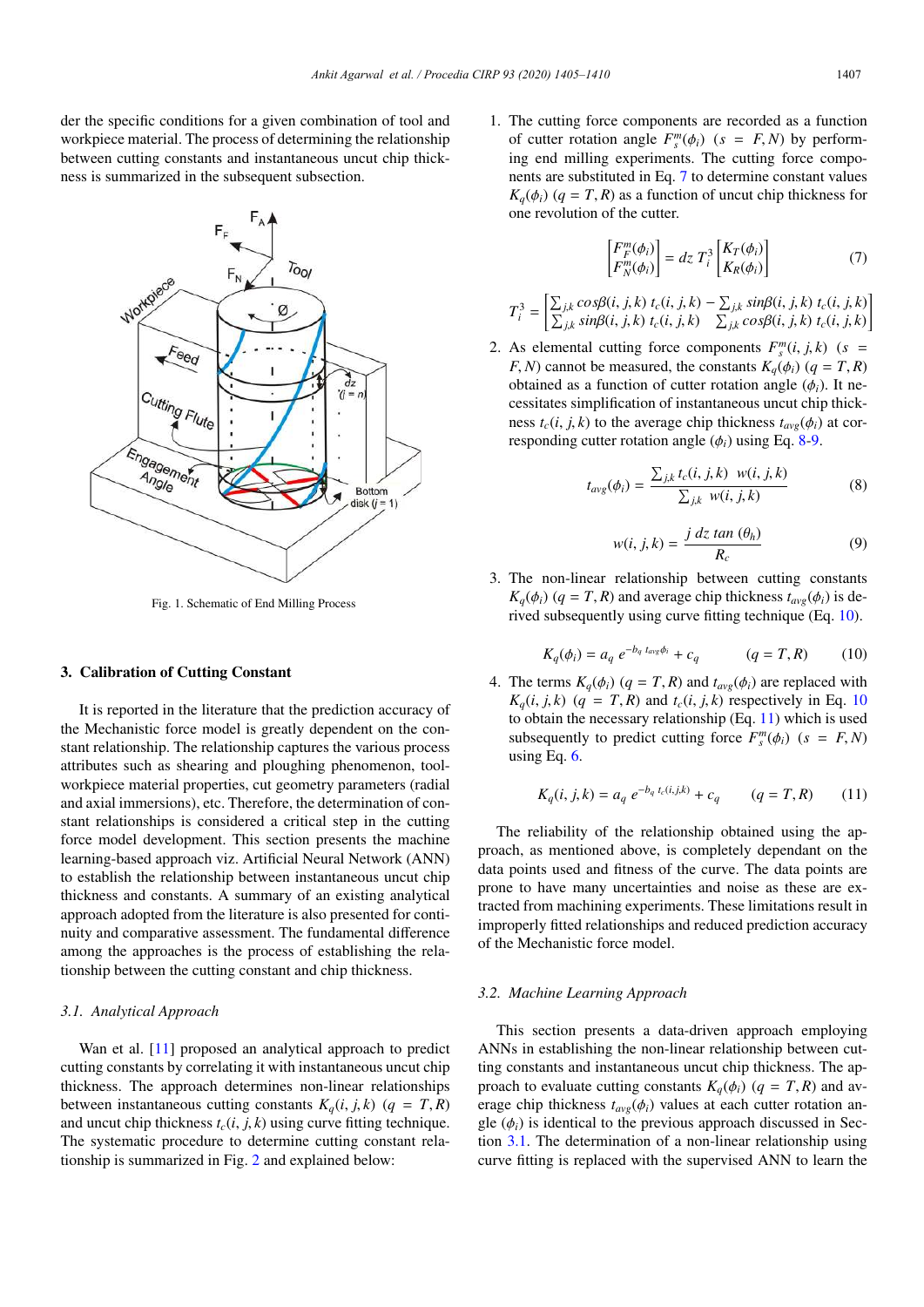

Fig. 2. Calibration of Cutting Constant

relationship similar to the human brain. The supervised ANN model uses known combinations of  $t_{avg}(\phi_i)$  (as an input) and  $K_q(\phi_i)$  (*q* = *T*, *R*) (as outputs) to learn the relationship using an architecture depicted in Fig 2. The ANN is a computational model of a human brain that acquires knowledge of performing a certain task by learning through examples instead of being programmed. The ANN consists of processing constituents termed as neurons, which develops a regulated network by identifying casual relationships among input and output. The neurons are organized in well-structured layers such as an input layer, one or a few hidden layers and an output layer. The present work necessitates an input layer consisting of a single neuron representing  $t_{avg}(\phi_i)$  and the output layer comprising of two neurons representing  $K_q(\phi_i)$  ( $q = T, R$ ).

This study uses a multi-layer feed-forward ANN, which transfers the information through a network of interconnected neurons from the input layer to the output layer via hidden layers. The output value of a neuron  $(x_{p,q})$  for layer  $(p)$  is determined by weighted sum of neurons corresponding to the previous layer  $(p-1)$  as Eq. 12. The term  $\sigma$  represents the activation function, which transforms linear input to the non-linear output value. The hyperbolic tangent (*tanh*) function is employed in the present study to normalize output value between [−1, 1]. The hyperbolic tangent activation function is advantageous as it provides the convenience of mapping model inputs to strongly negative and positive values. The term bias is added to improve the flexibility of ANN by varying the intercept of the regression line. The number of hidden layers and neurons in each hidden layer is determined iteratively based on the performance of the ANN. The satisfactory performance of the network was observed with a network having two hidden layers having 20 and 10 neurons, respectively.

$$
x_{p,q} = \sigma \sum_{q} W_{p-1,q} x_{p-1,q} + bias \tag{12}
$$

The training of ANN is accomplished using the Levenberg-Backpropagation algorithm in combination with Bayesian regularization [18]. This algorithm is ideal for regression problems as in the present study owing to its efficiency and ability to optimize weight distribution for avoiding overfitting of the network [19]. The training was initiated using random weights  $(W_{p,q})$  associated with each neuron. The input data is fed to the network to predict output data (*y*) and compared subsequently with the actual value of target output (*t*). The square of the difference between predicted (*y*) and target output (*t*) value termed as an error (*E*) is backpropagated through the network to alter the weights of the neurons using Eq. 13-14. Here,  $\alpha$  is the learning rate that regulates the step size of the gradient for the subsequent iteration. The backpropagation process is reiterated until the maximum number of iterations (*n*) was reached.

$$
E = \sum_{i=1}^{k} (t_i - y_i)^2 \qquad k = Number \ of \ datasets \tag{13}
$$

$$
W_{p,q}^{n+1} = W_{p,q}^n + \alpha \frac{\partial E}{\partial W_{p,q}}
$$
(14)

The ANN model is validated using testing datasets after completing the training without providing the output vector. If the estimation with output dataset is satisfactory, the developed ANN model can be applied to prediction of instantaneous cutting constants  $K_a(i, j, k)$  ( $q = T, R$ ) corresponding to input values of instantaneous uncut chip thickness  $t_c$ (*i*, *j*, *k*). The values of  $t_c(i, j, k)$  computed from analytical model can be substituted in ANN now to predict cutting forces  $F_s^m(\phi_i)$  ( $s = F, N$ ). Fig. 2 summarizes the overall procedure of estimating constants and cutting forces using both approaches.

#### 4. Computational and Experimental Results

The Mechanistic model outlined in Section 2 is implemented in the form of a computational program using MATLAB<sup>®</sup> [20] to predict cutting forces during the end milling operation. The cutting constants relationship is determined using both approaches outlined in Section 3. A set of machining experiments is conducted at different cutting conditions summarized in Table 1 for establishing constant relationships and examining the effectiveness of the proposed approach. Test 1 is used to establish cutting constant relationships while other tests are used to examine the efficacy of the proposed approach in predicting cutting forces. A 3-axis CNC vertical milling machine and piezoelectric table dynamometer (Kistler 9257B) are used for conducting machining experiments and recording of cutting forces, respectively. The experiments are conducted using Aluminium 6061-T6 workpiece material, whereas a solid carbide end mill with short overhang is used to minimize the effect of tool deflections.

#### *4.1. Determination of Cutting Constants*

The analytical approach summarized in Section 3.1 uses the curve fitting technique to determine the non-linear relation-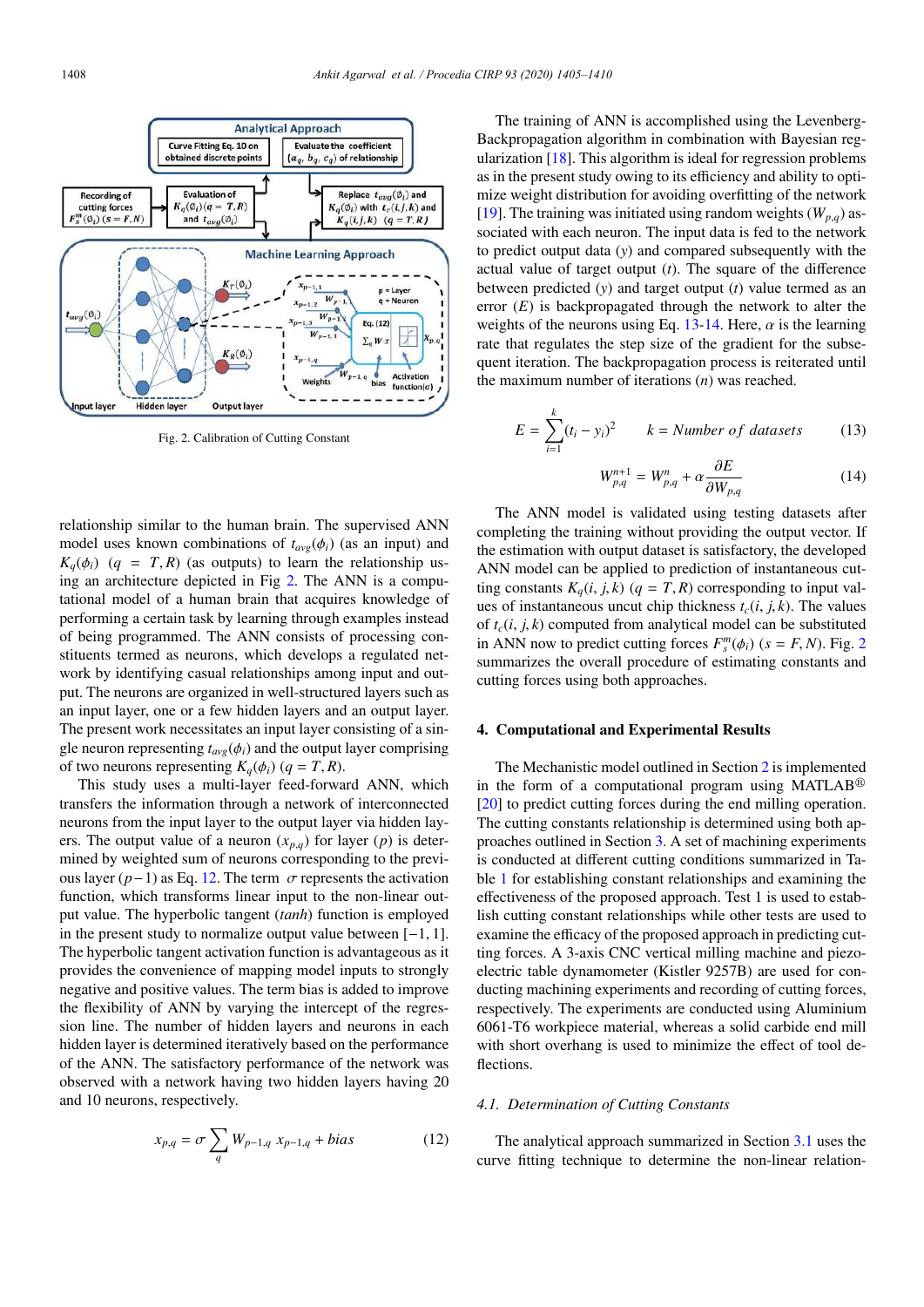Table 1. Machining Conditions

| Test No.        | RDOC (mm)                                       | ADC (mm) | Feed (mm/min) |
|-----------------|-------------------------------------------------|----------|---------------|
|                 | 6                                               | 0.8      | 400           |
| $\overline{c}$  | っ                                               | 2        | 300           |
| 3               | 4                                               | 6        | 300           |
| 4               | 6                                               | 10       | 300           |
| 5               | 4                                               | 2        | 400           |
| Workpiece       | Aluminium 6061-T6                               |          |               |
| Tool            | Solid Carbide (Kennametal - 4CH1600DK022A)<br>÷ |          |               |
| Spindle Speed   | 2000 RPM<br>÷                                   |          |               |
| Cutter Diameter | $16 \text{ mm}$                                 |          |               |
| No. of Flutes   | 4                                               |          |               |
| Helix Angle     | $30^{\circ}$                                    |          |               |

ship between cutting constant and instantaneous chip thickness expressed using Eq. 11. The measured cutting force data for one revolution of the cutter is recorded as a function of cutter rotation angle  $(\phi_i)$  using cutting conditions corresponding to test 1 (Table 1). Subsequently,  $K_q(\phi_i)$  ( $q = T, R$ ) and  $t_{avg}(\phi_i)$ are evaluated using Eq.7 and 8 at each  $\phi_i$  and mathematical expression stated in Eq. 10 is derived to extract coefficients  $(a_q, b_q, c_q)$  ( $q = T, R$ ). Figure 3 depicts the fitted curve along with the values of coefficients.



Fig. 3. Cutting Constant (Analytical Approach)

The machine learning toolbox of MATLAB<sup>®</sup> [20] has been used to develop the ANN model outlined in Section 3.2 for determining cutting constant relationships. The ANN requires a large number of datasets for effective extracting of the relationship between input and output. The cutting forces were recorded at a higher frequency of 3600 readings per revolution for cutting conditions corresponding to Test 1. The forces associated with one flute of the cutter (900 readings) are used to determine  $K_q(\phi_i)$  ( $q = T, R$ ) and  $t_{avg}(\phi_i)$  using Eq. 7 and 8 respectively. The flute is partially engaged in the cut during test 1 which yielded about 786 discrete combinations of  $K_q(\phi_i)$  (*q* = *T*, *R*) and  $t_{avg}(\phi_i)$  for the training. The dataset obtained was normalized between [0, 1] using the Max-Min method and rearranged randomly before dividing into training (70%) and testing (30%) datasets. The datasets were presented to the ANN model using topology summarized in Section 3.2. Figure 4 shows the performance and regression plots obtained for the ANN model developed in the present study.



Fig. 4. ANN Model: (a) Performance Plot; (b) Regression Plot

## *4.2. Experimental Verification*

The effectiveness of the proposed machine learning-based approach in establishing the relationship of cutting constants with instantaneous uncut chip thickness is examined by conducting end milling experiments over a wide range of cutting conditions (Radial Depth of Cut (*RDOC*), Axial Depth of Cut (*ADOC*), Feed rate) summarized in Table 1 (test 2 to 5). The cutting forces estimated using constant relationships estimated using both approaches outlined in Section 3 are compared subsequently with experimentally measured values obtained using a dynamometer (Kistler 9257B).

Figure 5 shows the comparative assessment of cutting forces predicted using both approaches with experimentally measured signals corresponding to cutting conditions presented in tests 2-4 (table 1). These tests aim to assess the prediction accuracy of both approaches with the variation of cutting widths (*RDOC* and *ADOC*) while maintaining feed rate constant. The subsequent experiment corresponding to test 5 (Table 1) aims to investigate the effect of feed rate variation on the prediction accuracy of the model. Figure 6 depicts the comparison of predicted and measured cutting forces at a higher value of the feed rate in comparison to other cases. It can be seen that the ANN approach predicts the profile and magnitude of cutting forces accurately in comparison to the analytical approach for all cases. The lower prediction accuracy of the analytical approach can be attributed to the poor approximation of relationship by curve fitting technique owing to the presence of outliers and noise in the experimental data. Based on the outcomes, it can be concluded that the machine learning-based model realizes the relationship between uncut chip thickness and cutting constant better in comparison to the analytical approach, thereby enhancing the prediction accuracy of the Mechanistic force model. However, it is observed that the normal component  $(F_N)$  of the cutting force is predicted consistently higher which needs further investigation and analysis.

## 5. Conclusions

This paper presented a hybrid model that aims to combine the merits of physics-based Mechanistic models and machine learning-based data-driven models in estimating cutting forces during the end milling operation. The proposed models are implemented in the form of computational programs and series